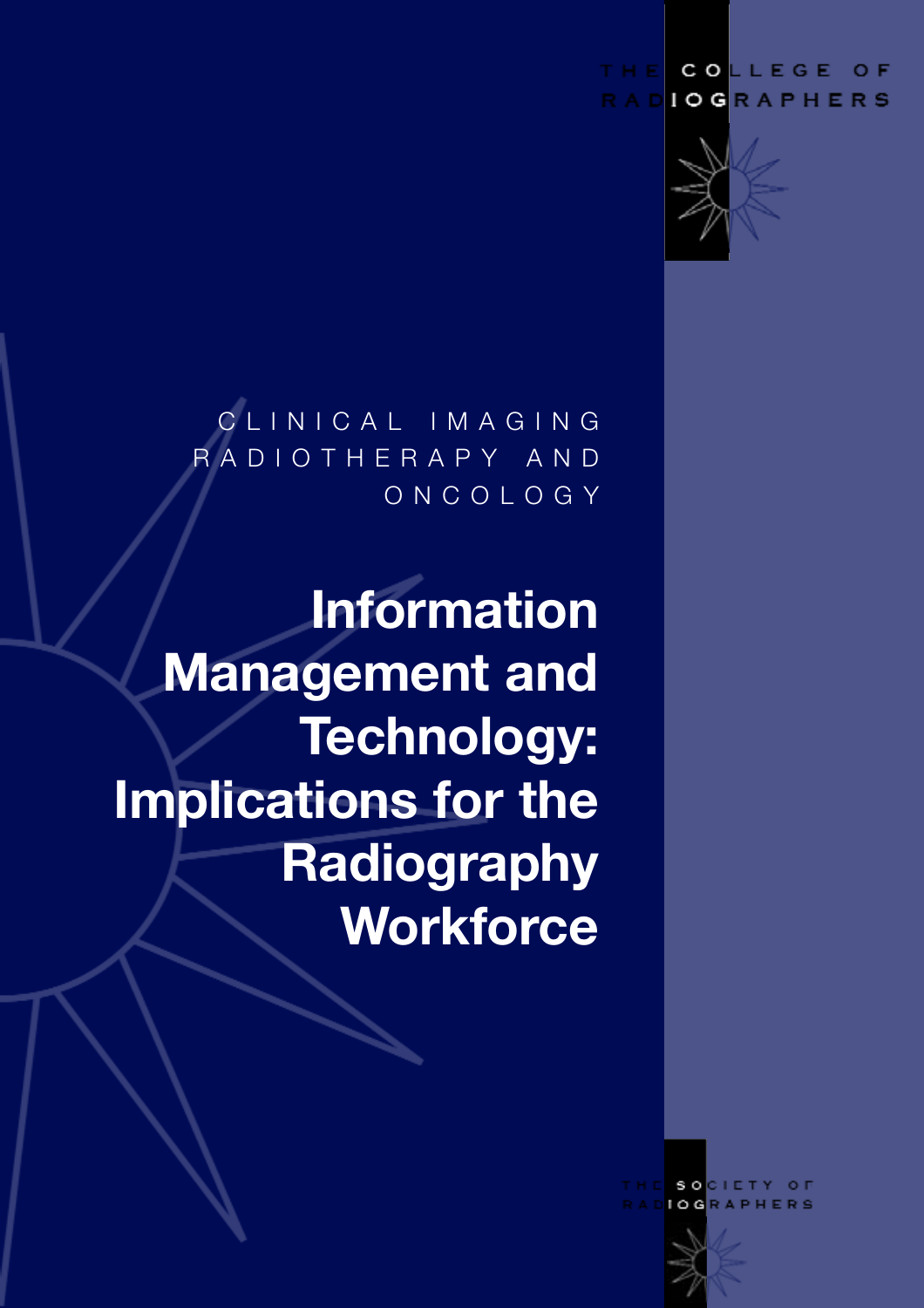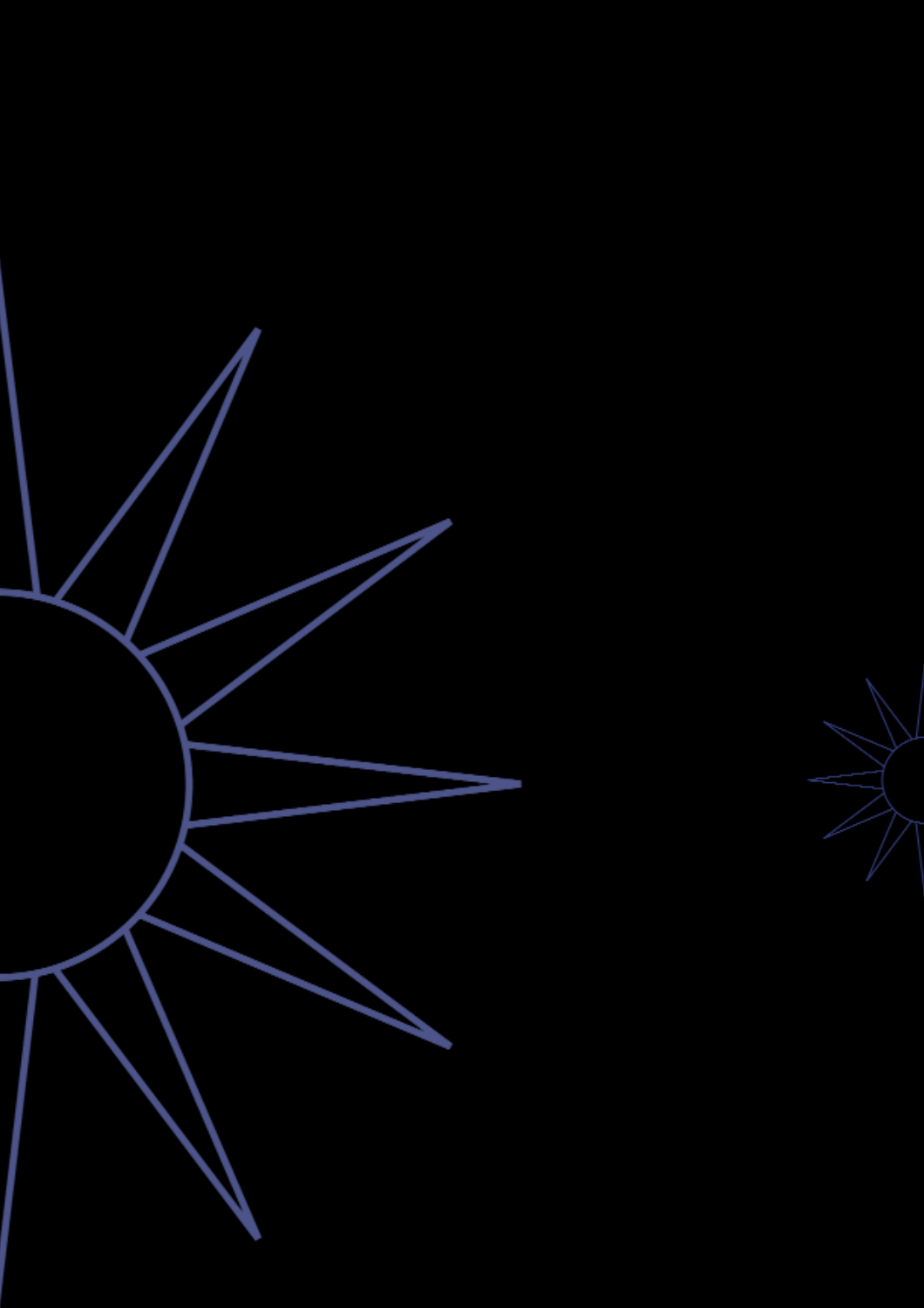# CLINICAL IMAGING RADIOTHERAPY AND ONCOLOGY

# **Information Management and Technology: Implications for the Radiography Workforce**

Society of Radiographers' Responsible Officer: **Sue Shelley**

> **January 2006 First edition ISBN 1 871101 31 X**

**£15 to SCoR members £25 non-members**

## **The Society of Radiographers**

207 Providence Square Mill Street London SE1 2EW

Telephone 020 7740 7200 Facsimile: 020 7740 7233 E-mail: info@sor.org Website: www.sor.org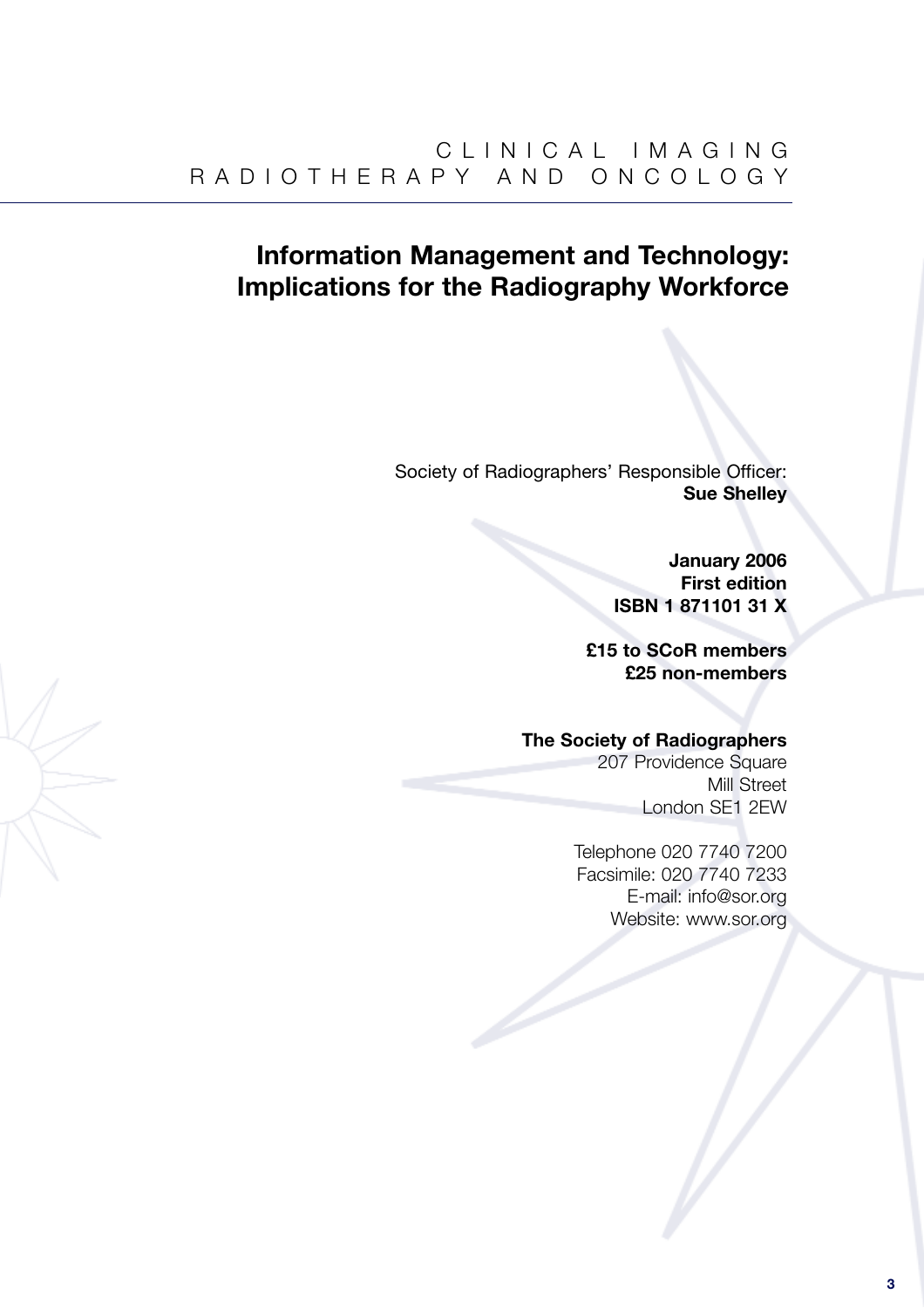## **Contents**

| <b>Foreword and acknowledgements</b>                                   | 5                |
|------------------------------------------------------------------------|------------------|
| Context for the IM&T guide: Implications for the Radiography Workforce | 6                |
| 1. Policy context                                                      | $\overline{7}$   |
| 2. Who needs what information?                                         | 9                |
| 3. Governance and education requirements                               | 11               |
| 4. The way forward                                                     | 15 <sup>15</sup> |
| 5. Implementation                                                      | 16               |
| References and bibliography                                            | 17               |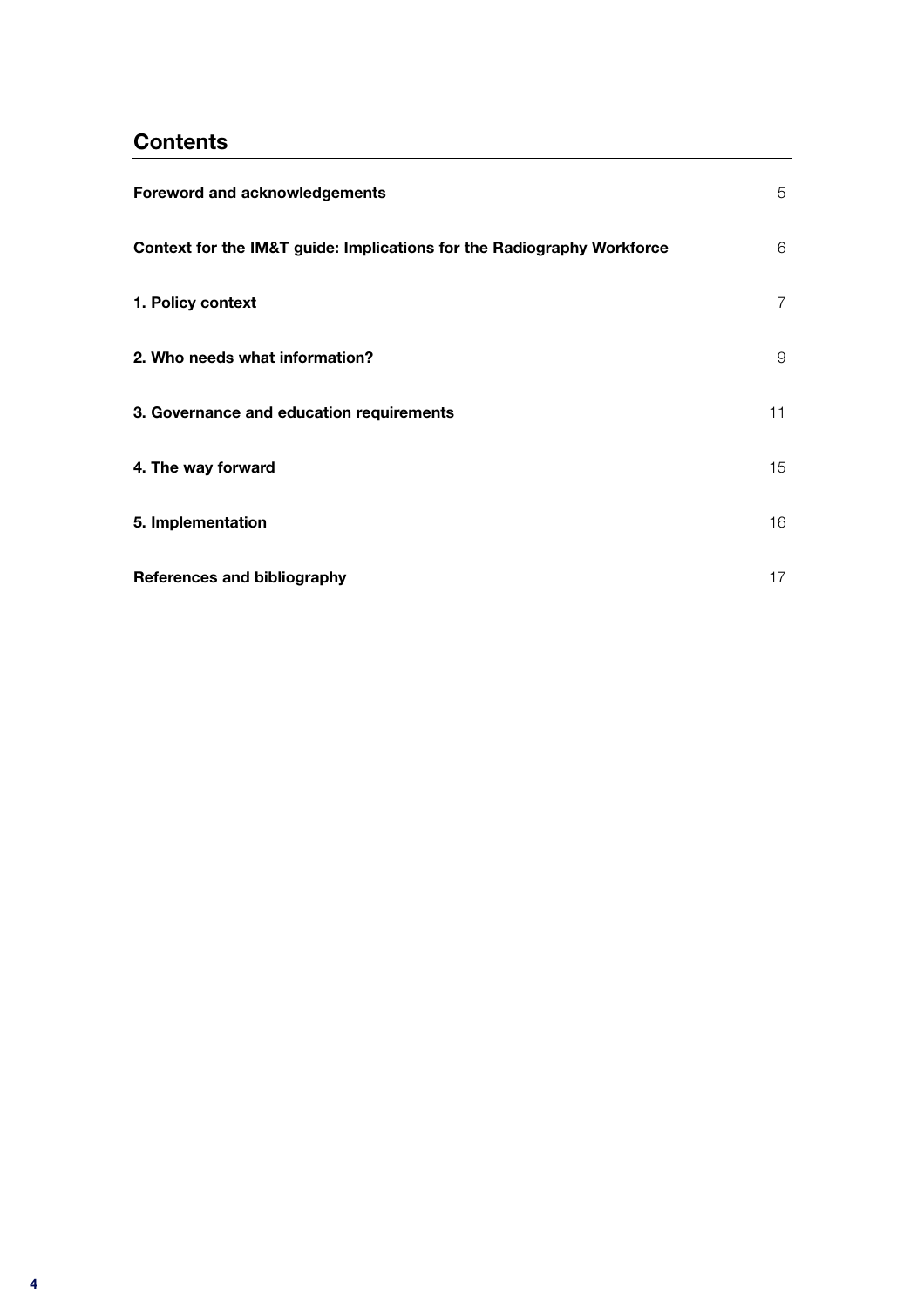## **Foreword and acknowledgements**

The Society and College of Radiographers (SCoR) is pleased to publish this information and guidance document. It is written at a time when the healthcare environment is rapidly changing and acknowledges that developments in the field of information management and technology (IM&T) are at different stages across the four countries of the UK.

However, this publication for the radiography profession is timely, given the political importance that has been given to the roll out of the National Programme for Information Technology (NPfIT) in England (now Connecting for Health), National eHealth/IMT Strategy for Scotland, the ICT Strategy for Northern Ireland and the readiness programme for Informing Healthcare in Wales.

The impact of the above programmes will be wide ranging for all healthcare staff but in particular for the radiography workforce in relation to the inclusion of Picture Archiving and Communication Systems (PACS) and record and verification systems, combined with modern planning systems and Intensity Modulated Radiation Therapy (IMRT) services.

The deployment of these national programmes will drive change related to whole systems healthcare delivery models, enabling rapid links between primary care, the acute sector and independent providers, where applicable. Engagement of professionals to deliver this agenda will be paramount to the success of the programmes.

As such, radiographers must lead the way in developing and maintaining skills and competences to ensure this technology is used appropriately. Training standards should be agreed and implemented at all levels of the workforce.

Radiographers also need to be able to discuss with clinical colleagues future IM&T needs and developments and influence expenditure on information management and technology. IM&T supports clinical governance and the development of evidence based practice; it will enable radiographers to actively contribute to and use the electronic library for health, ensuring that they provide the best possible care for their patients and clients.

It is recognised that none of the above will occur unless there is investment in workforce development. This is essential to secure the skills necessary to use IM&T effectively, now and into the future.

*The Society and College of Radiographers is grateful to all those who contributed to this information and guidance document, especially Tony Corkett, PACS Programme Director for Kent and Medway SHA for his input and to Keith Goldsworthy, Moira Croitty, Noelle Skivington and all members of the SCoR IM&T Group.*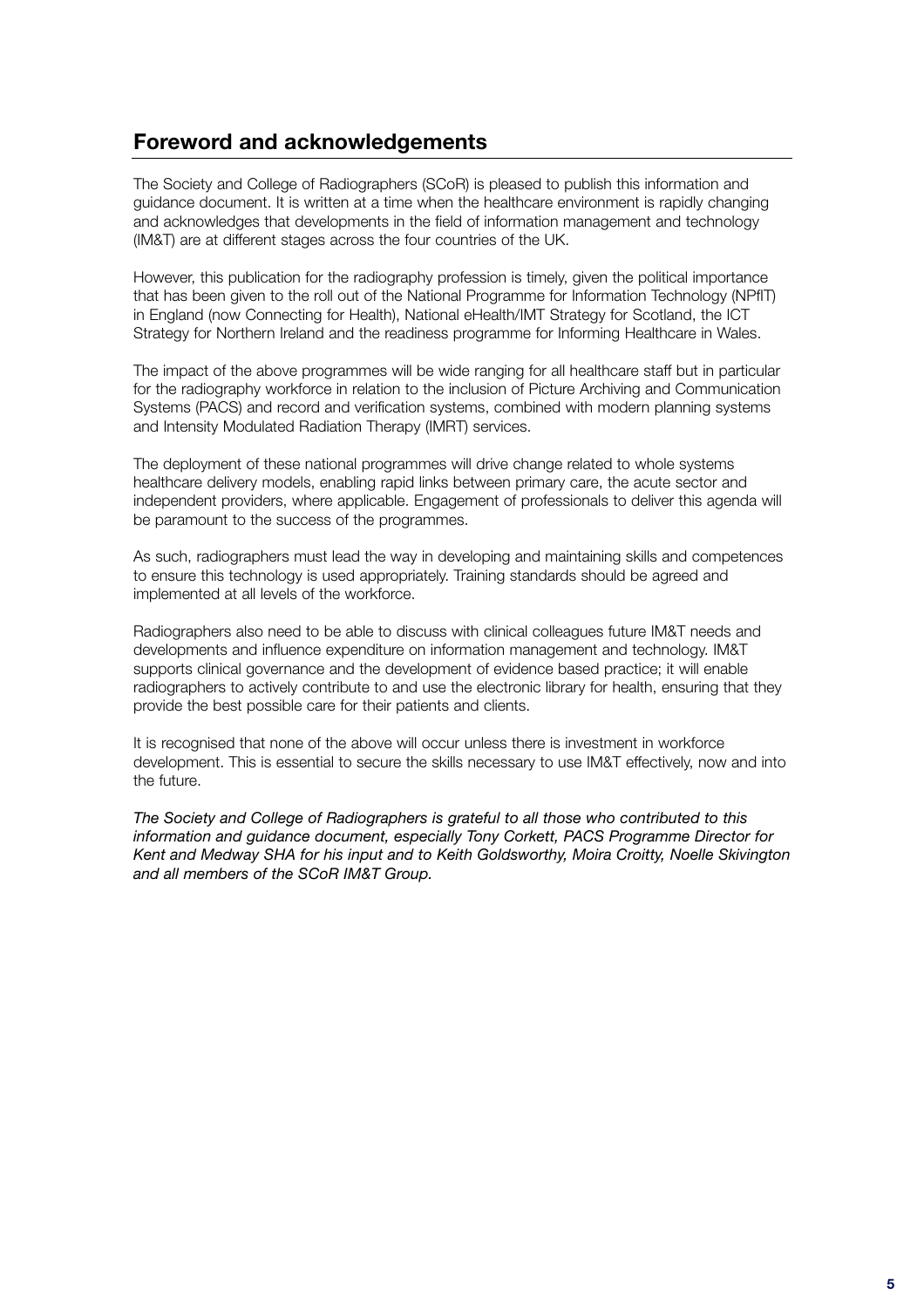## **Context for the IM&T guidance document: Implications for the Radiography Workforce**

Irrespective of the four home countries health departments' strategies on information management and technology, radiography services will be required to evolve to meet demands that are centred on the needs of patients. Such redevelopment of radiography services will be more responsive with modern, flexible systems, such as Picture Archiving and Communications Systems (PACS) and technology that facilitate remote consultations for cancer patients in place.

Once investment in clinical information systems has been made, it is relatively easy and cost effective to achieve the change and developments needed for imaging and oncology services to be delivered more locally where appropriate.

However, to undertake whole scale redesign of services and to plan for the future of clinical imaging and radiotherapy and oncology services robust data is required. This type of data will assist managers in informing commissioners and will help ensure good use of resources and greater understanding of what is required for the future.

This document aims to distil the key information related to this wide ranging agenda and focus on that which is relevant to the whole radiography profession. It is divided into five sections that address the current issues for radiographers and future directions.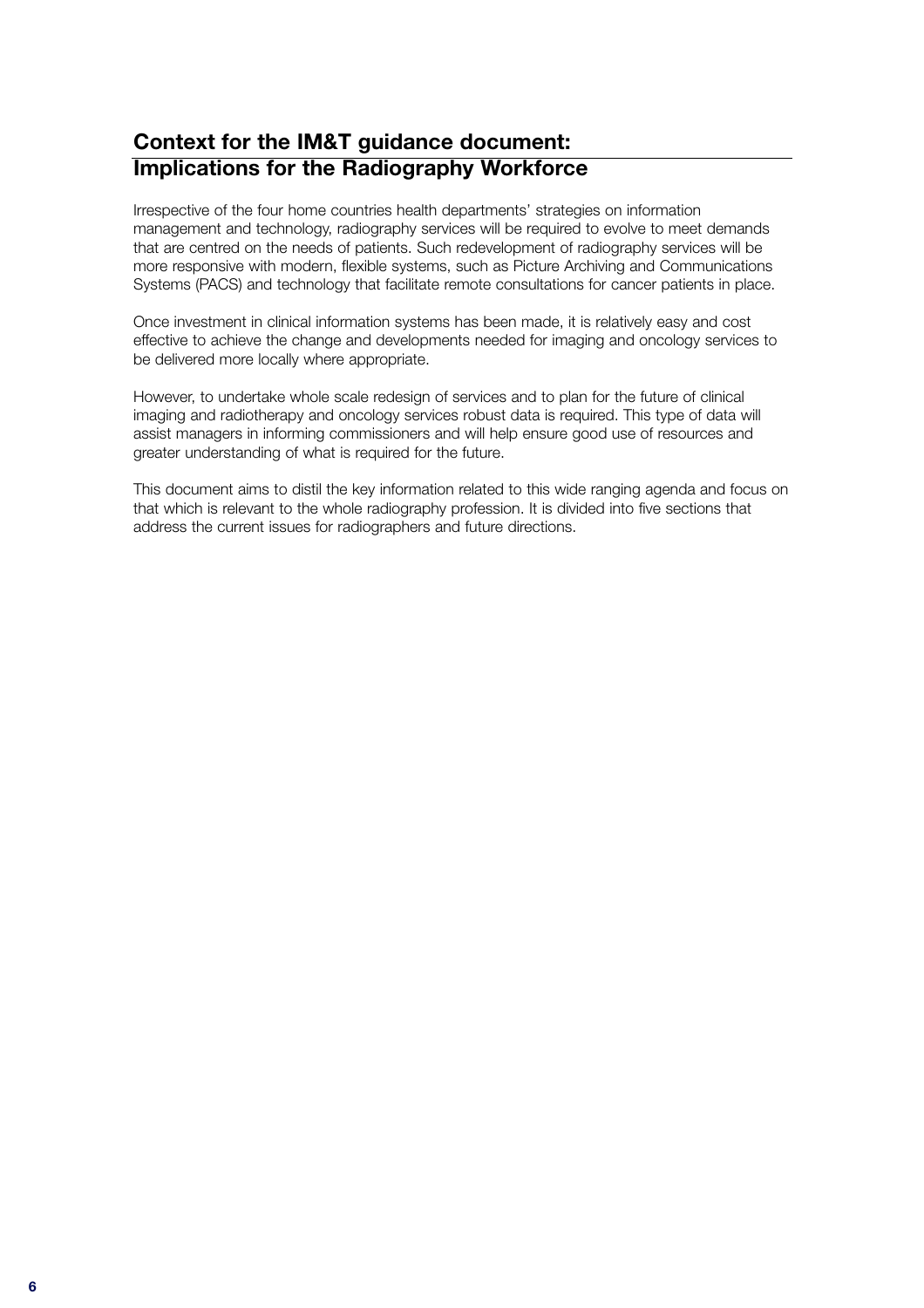## **1.0 Policy context**

- 1.1 Each of the home countries has outlined its vision and strategic direction for centralised information strategies (see references). Within this plethora of documents, key themes have emerged relating to electronic patient records and the technologies to support ehealth, combined with pressures within the service to realise the benefits offered by this ever-evolving sphere to improve NHS capacity.
- 1.1.1 In 2002 the Medical Devices Agency (now Medicines & Healthcare Regulatory Agency, MHRA) stated, 'For radiography services to change and support this new model (of care) requires an efficient use of technology to capture, store and distribute the medical images. PACS is the only option open to radiology departments to deliver this change.'

### **1.2 Radiography**

- 1.2.1 As outlined above, there are many external policy drivers that set the context and direction of travel for radiography, both locally and nationally. It is important that radiographers are not only aware of the strategic direction for the services that they work in, but also are prepared to lead developmental changes in their practice. It follows that this depends upon them having the pre-requisite skills and using information intelligently.
- 1.2.2 In addition to radiographers using the technologically driven image acquisition or treatment equipment, PACS, Hospital Information Systems (HIS), Radiology Information Systems (RIS), electronic requests, prescribing, ebooking, email and computed verification systems are all integral to a radiographer's work.
- 1.2.3 Radiographers are required to engage with information technology at many levels:
	- Clinical systems eg Radiotherapy planning systems, RIS, PACS, HIS;
	- Clinical support systems, eg audit, governance, research and evidence based practice, electronic requests, prescribing, ebooking, computed verification systems;
	- General IT systems, eg word processing, email and internet usage.
- 1.2.4 Use of all these elements can be expected to increase significantly in future years driven by factors such as government policy, changes in working practices and professional requirements, as well as by public expectation in society as a whole.
- 1.2.5 For the large numbers of radiographers working within the NHS, as well as diagnostic and therapy specific systems, others such as order, communication and scheduling systems will have clear and direct effects, with systems such as pharmacy and operating theatre management having a more indirect effect. Radiographic input into the design of all of these systems is essential if they are to reflect and enhance the work of radiographers, and the care of their patients.
- 1.2.6 The increasing integration of information technology within the healthcare sector, whilst conferring significant benefits, also increases interdependencies between healthcare professionals. In a healthcare environment dependent on shared information, a clear understanding of issues such as data codes, integrity and quality are crucial to safe practice.
- 1.2.7 This view is reflected in the SCoR's publication, *Education and Professional Development: Moving Ahead* (2003), which refers to the need for radiographers to engage with the health informatics agenda and information technology and integrate it into daily clinical practice. However, for these skills to be used appropriately to enhance patient care, radiographers will need additional support and on-going training.

### **1.3 Research evidence related to benefits of IM&T in Radiography**

1.3.1 Research published into clinical information systems for radiography clearly demonstrates the benefits delivered by PACS. PACS, however, can only deliver benefits when it is part of a larger clinical information system including RIS and other hospital systems. Within secondary care the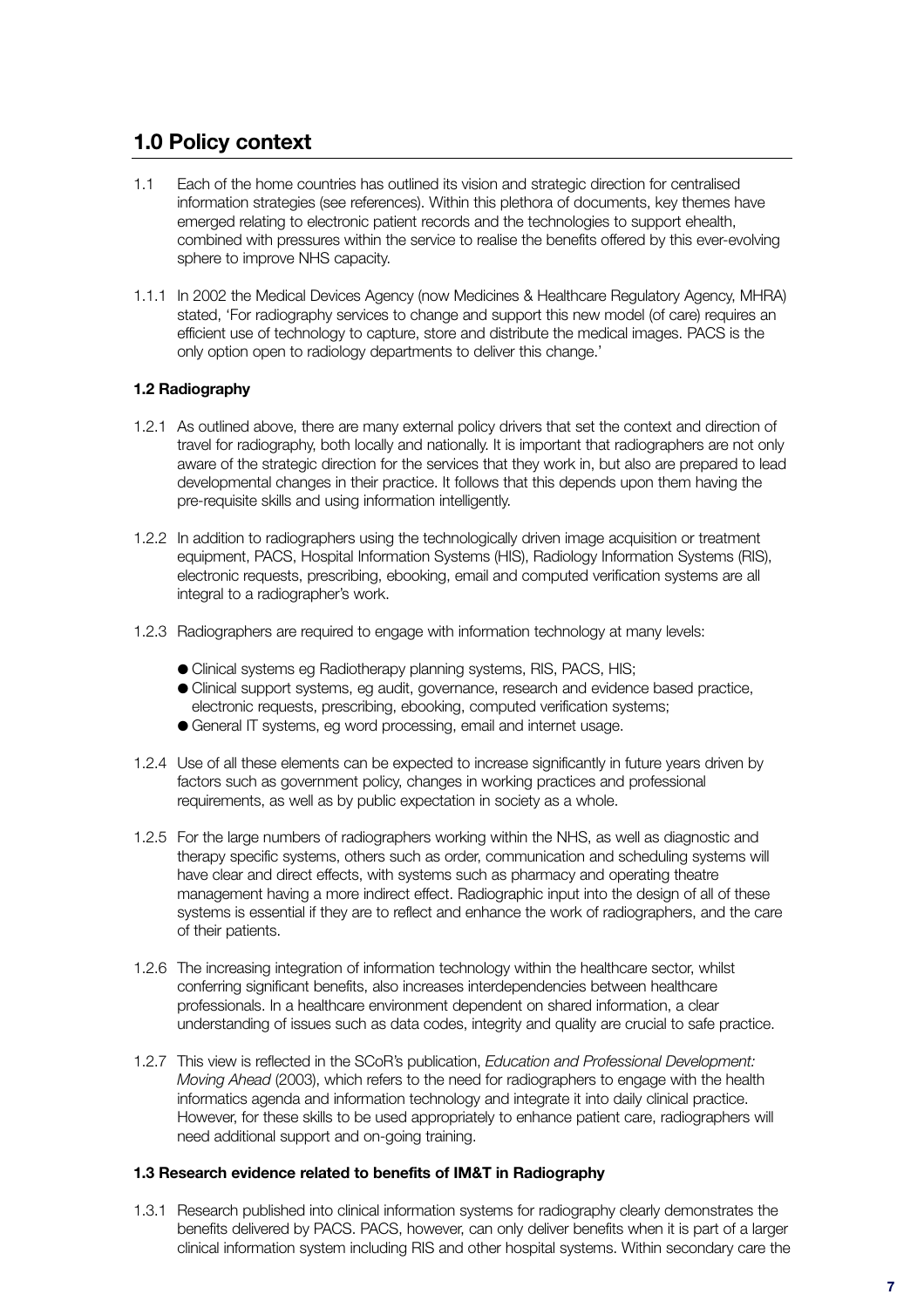early research by Weatherburn et al from Brunel University (1999a, 1999b, 2000 & 2001) on the PACS installations at Hammersmith Hospital and other UK sites found some important early benefits, including reduced need for repeat radiographic examinations.

- 1.3.2 Bauman & Gell (2000) reported that user expectations were met in 81 per cent of cases and that 97 per cent of respondents (177 hospitals) would recommend the system to other clinicians. Siegel (1998) found that PACS decreased costs and the system made radiography departments more competitive for obtaining referrals (Strickland, 1999).
- 1.3.3 Decreased delays in obtaining radiology image information in intensive care units and improved unit efficiency were found by Redfern et al, (2000) following the introduction of PACS. Kundel et al (1996) found an improvement in delivery of images to end-users, and a reduction in CT examination time was reported by Reiner et al in 1998.
- 1.3.4 By linking PACS and speech recognition software, Pavlicek et al, (1999) reported the following findings: decreased rate of repeat radiographs, improved image quality, decreased time between examination and availability for reporting, ad-hoc availability of images, decreased time before clinicians view results, and increased capacity of examinations per room.
- 1.3.5 Pilling (2002), reported the following benefits were achieved following the introduction of PACS at Norfolk and Norwich hospital:
	- Many fewer repeat radiographs;
	- Reduced radiation exposure;
	- No lost images;
	- $\bullet$  Images available rapidly in clinics and wards;
	- Reports available alongside images;
	- Easy image manipulation and comparison.
- 1.3.6 Benefits to patients included:
	- Faster plain radiography examination time;
	- Reduced waiting times for radiography;
	- Elimination of waiting time due to searching for images;
	- Ability to review radiographs with clinicians on computer screens.
- 1.3.7 Benefits for individual staff included:
	- Time saved and frustration eliminated because images cannot be mislaid;
	- Ability to discuss images with radiologists over the phone, without having to visit radiology;
	- Faster reporting times achieved;
	- Increased efficiency and reduced frustration for radiographers;
	- Ward clerks and receptionists no longer have to search for or transport x-ray packets;
	- Junior doctors no longer have to chase x-rays and reports;
	- Much reduced need to store, track and move heavy x-ray packets.
- 1.3.8 Although most of the articles and papers reflect the introduction of PACS, the deployment of this technology alone cannot deliver the full scope of benefits. This can only be achieved with the full use of all clinical information systems by appropriately trained staff.
- 1.3.9 Similarly, in radiotherapy, in the absence of a national cancer IT system much of the good work outlined above is currently done in isolation. Additionally cancer services have often scored poorly on communication with patients. This must change and IM&T use by radiographers is the key to achieve the benefits and satisfy patients' needs.
- 1.3.10 Recent work that has been funded by the Department of Health for England is reviewing the use of information systems that will harvest information from treatment units and provide robust data to inform service needs and priorities. Once again radiography is leading the way with this work which has the potential to be rolled out to inform cancer service planning for chemotherapy and surgical interventions.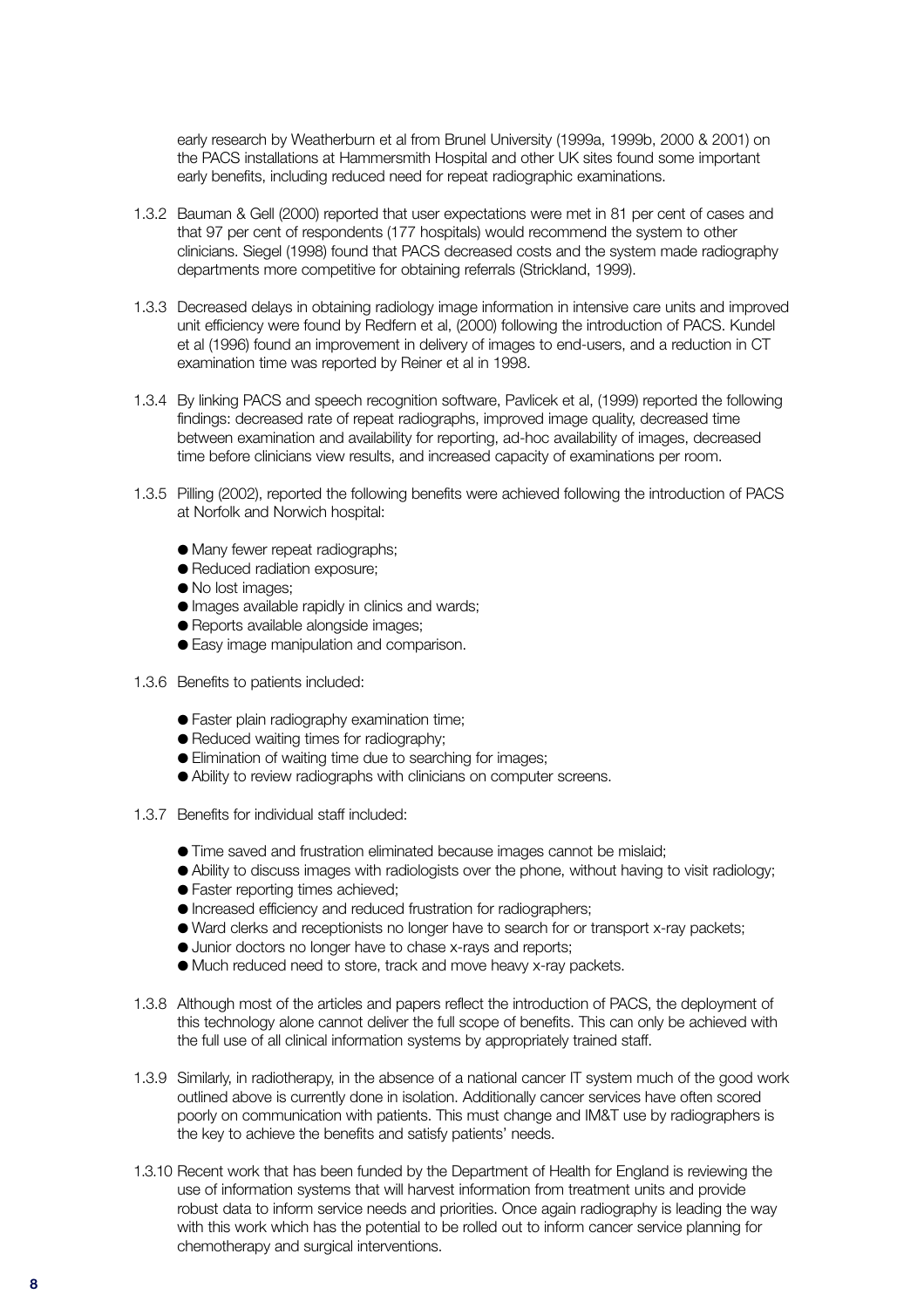## **2.0 Who needs what information?**

2.1 Radiographers are not the only consumers of information and as such it is important to ensure that other users for example patients, managers and commissioners are considered integral to the information technology strategy.

## **2.2 Patients**

2.2.1 The National Audit Office (England) recommends that: *'Information should be made available for the benefit of local communities to show service improvements intended to address poor cancer outcomes in their locality.'*

(National Audit Office, 2004, p.7)

- 2.2.2 Patients also require information on local service provision so that they are able to make informed choices, access appointments quickly and have their health choices underpinned by appropriate and timely patient information.
- 2.3.3 NPfIT (England) (Now Connecting for Health) has embarked on procuring IM&T based solutions to improve patient care centred on the
	- NHS Patient Care Records Service
	- Choose and Book
	- E-Prescribing

It follows that staff working in or with NHS organisations will need to be conversant with these terms to assist patients in understanding the benefits.

### **2.3 Radiographers**

- 2.3.1 There are many examples of how changes in service delivery models combined with improved communications systems have impacted in radiography. For example:
	- Increases to the age range of the screened population in mammography leads to a general increase in image production. Again, once new clinical information systems such as computed radiography systems and PACS have been installed, such increases are easier and more cost effective to manage as compared with, in the past, increasing volumes of films and processing. New technologies are able to support mammography services that are deployed remote from the base department.
	- Training to support reporting roles undertaken by radiographers is underpinned by knowledge of reporting combined with use of equipment. Use of voice activated software would further facilitate reporting by radiographers. Investment in such developments must be incorporated into the core business of radiography departments.
	- Access to computers that facilitate on-line learning or Internet sources of information is essential and radiographers must be proactive in requesting and using these facilities. Additional benefits will be realised for patients by radiographers in terms of effective evidence based care and clinical governance.
	- Audit of practice will become mainstream and local education and training will be supported by ready access to best examples of images and conditions.
	- Clinical information systems such as PACS and RIS provide access to timely, high quality, and comprehensive data that can be used to support and enhance the clinical governance agenda welcomed by the Healthcare Commission.
	- Reduction in the turnaround times for diagnostic imaging procedures and, as a result, improving capacity and reducing waiting times, where required.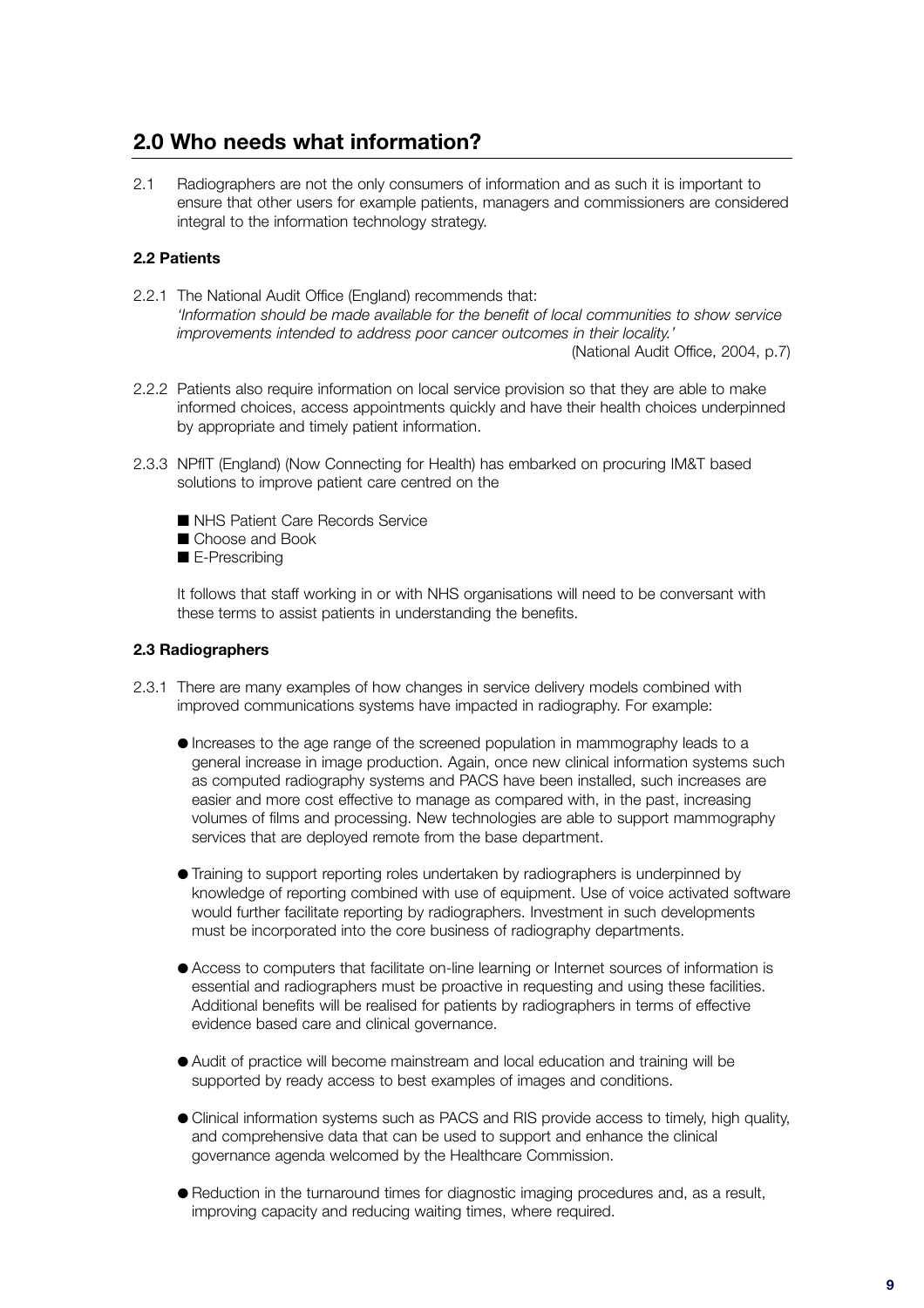- In cancer and oncology care, multi-disciplinary team (MDT) working has long been promoted. With recognised staff shortages, innovative ways of working, for example clinical networks, must be further developed. Aside from the clinical and accreditation benefits there are considerable savings in staff travel time equivalent to one to two sessions a week in some areas.
- Some Cancer Networks hold joint clinics between oncologists and generalists and believe that a community-wide PACS would enable easy transfer of diagnostic quality images between sites, and common access to specialists by electronic patient referrals between sites. These two concepts are at the core of the National Cancer Plan for England.
- The National Cancer Plan for England also includes a partnership with Macmillan Cancer Relief to establish a lead clinician for cancer in every PCT. Implementation of communitywide PACS and RIS services would support the eventual full integration of the primary care lead with the rest of the team, enabling a shift of some care from hospital into community and giving community clinicians readier access to specialist support and records.

#### **2.4 Managers**

2.4.1 For managers' efficiency gains such as those outlined above will require all the functions of hospitals to work more quickly, effectively and in a totally integrated manner. As part of the overall programme to meet these targets, improvements will be required in the throughput of radiography services and the availability and timeliness of images for diagnosis and treatment. Consequently, this impacts on patients' treatment regimes and will assist in meeting more locally driven outcome measures.

### **2.5 Commissioners**

- Approximately 96 per cent of acute admissions rely on radiographic input to manage their care and about 50 per cent of all cancer patients are treated by therapeutic radiographers. Commissioners are acknowledging the pressures bought to bear upon radiography and radiotherapy patients and welcome initiatives that allow for the reduction in waiting times for diagnosis and access to treatment.
- However, there is still pressure on diagnostic services particularly and imaging services will be required to support re-profiled models of healthcare that span increasingly large geographies and larger numbers of physical locations. Communication at a distance is therefore vital and will offer further development opportunities for radiographers to lead services in more locations, with the assurance of support from remote colleagues.
- Currently there are many radiotherapy centres which have problems with waiting times. Targets for the reduction of cancer waits, combined with regular capacity and demand work, new ways of working and turnover in the workforce are particular challenges for radiotherapy and oncology managers.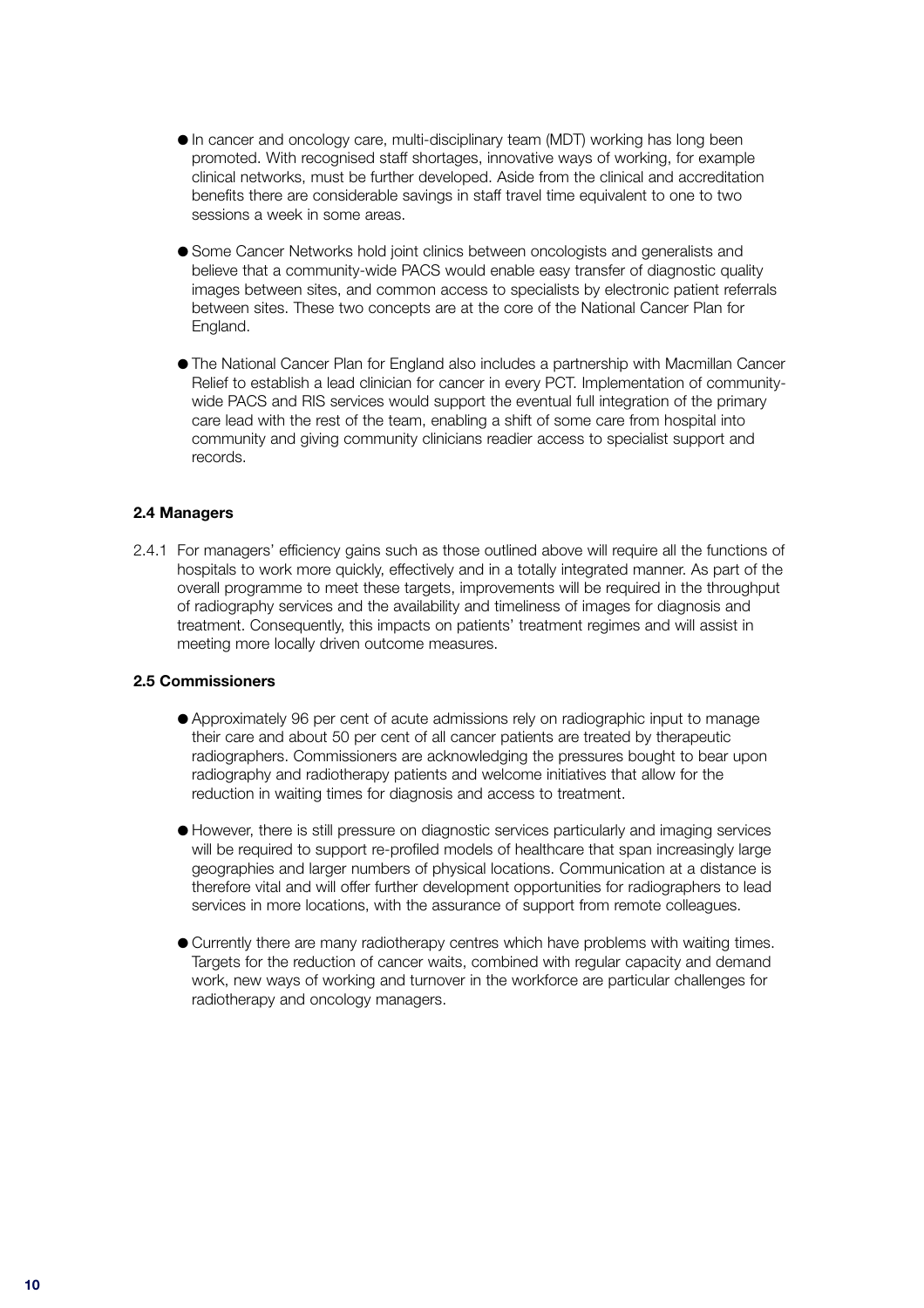## **3.0 Governance and education requirements**

3.1 For all staff there is a need to understand their roles and responsibilities with regard to information governance. There are some guiding principles that underpin radiographer use of information for health purposes and these are outlined in the Data Protection Act (1998) and The Statements for Professional Conduct (2002, Revised 2004) relating to confidentiality and the Standards of Conduct, Performance and Ethics (2004).

## **3.2 Data Protection Act 1998**

- 3.2.1 The Data Protection Act came into force on 1 March 2000, superseding the 1984 Act. The Information Commissioner reporting directly to the the UK Parliament governs it. The Information Commissioner can take enforcement action against an organisation breaching the Act. Furthermore, failure to comply with the Act can result in the Information Commissioner prosecuting both the organisation and individual employees.
- 3.2.2 The Act contains eight principles of good information handling which must be adhered to when processing personal or sensitive personal data. Personal data is information, facts or opinions, which relate to and identify a living individual. Sensitive personal data pertains to racial or ethnic origin; religious beliefs; trade union membership, physical or mental health or sexual life; political opinions; and criminal offences. Additionally, the Act applies to sensitive personal data recorded electronically or on paper and held in a structured filing system.

## **3.3 Freedom of Information Act 2000**

- 3.3.1 The Freedom of Information Act 2000 and the Freedom of Information (Scotland) Act 2002 requires public authorities to specify the kinds of information they publish, how it is made available, and whether it is available free of charge or upon payment. The Act must be fully implemented across the public sector by 30 November 2005. The Department of Health (England) has outlined an implementation timetable to achieve the requirements by the November deadline.
- 3.3.2 Responsibility for overseeing the operation of the Act rests with the Information Commissioner who is an independent public official responsible directly to Parliament. As well as approving Publication Schemes and promoting compliance with the Act, the Information Commissioner has powers of enforcement. In Scotland, this oversight rests with the Scottish Information Commissioner's Office.

### **3.4 Patient Confidentiality**

3.4.1 As outlined within Statement 1 of the Statements for Professional Conduct (2002, Revised 2004):

'*Radiographers are ethically and legally obliged to protect the confidentiality and security of patient information acquired through their professional duties, except where there is legal requirement to do otherwise.*'

## **3.5 Patient Information**

3.5.1 In relation to providing patients with information concerning their care, patients must be presented with sufficient information in a manner that is user-friendly, and in a form they can understand and that is appropriate for the examination or treatment to be undertaken. The patient must be given adequate opportunity to discuss any questions/concerns they have about their investigation/treatment in a non-threatening environment, which permits respect of the patient's dignity. Patient information forms part of the consent process. The Society and College of Radiographers provides advice and guidance on consent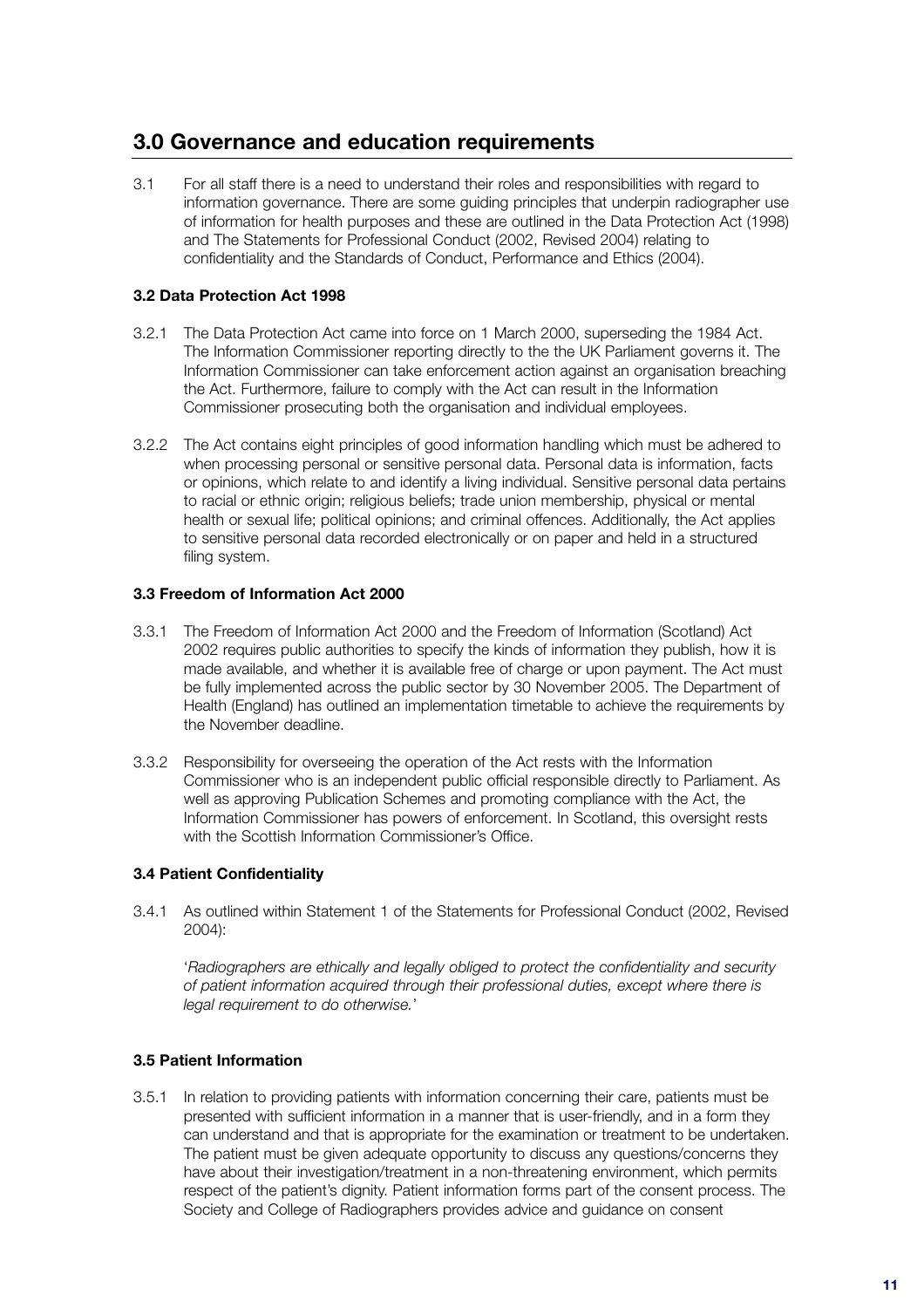(*Statements for Professional Conduct* 2002, revised 2004) and additional advice will be published during 2006.

Radiographers may discuss directly with the patient the outcomes of their investigation/ treatment, in accordance with local procedures.

### **3.6 Security and privacy**

3.6.1 All radiographers will be aware of their dependency upon information management and technology to support their practice and as such they have a duty to ensure that they maintain the security and privacy of information that they use in this context. Electronic information is managed by legitimate access and passwords. It is the radiographers' responsibility to ensure that passwords are not disclosed and that inadvertent use or access are minimised by remaining vigilant at all times.

#### **3.7 Data quality**

- 3.7.1 Set against this backdrop of ever-increasing use of information and technology, radiographers must further develop their skills. Radiographers are responsible for guaranteeing the integrity of the data that they input into both clinical and administration systems, to ensure the delivery and continuity of high quality healthcare for patients and clients across the health economy.
- 3.7.2 Additionally, service managers must work with the Caldicott guardian to ensure compliance with data protection. Regular audits on how clinical imaging and radiotherapy and oncology departments are complying need to be undertaken.

### **3.8 Radiography coding systems**

- 3.8.1 The NHS Information Authority (England) has undertaken work on coding systems for radiography. This information is accessible from *http://www.connectingforhealth.nhs.uk/* Similar work is also on-going in Scotland.
- 3.8.2 Within radiotherapy all treatment procedures are coded within a national system called the Healthcare Resource Groups (HRG). Data harvesting has begun in all radiotherapy and oncology departments. This will prove to be a powerful tool to forecast treatment regime trends and service requirements for radiotherapy, oncology and other therapeutic interventions in the future. Therapeutic radiographers need to embrace the use of these systems and integrate them into their practice.

#### **3.9 Ionising Radiation (Medical Exposure) Regulations 2000**

Radiographers' intimate knowledge of radiation protection allows them to make informed judgements about justification for ionising radiation examinations and treatments. It follows that radiographers are ideally positioned to enact IR(ME) Regulations 6, that requires justification of an examination or treatment. As such, they must ensure that any electronic data is from a legitimate source and the clinical information should be accurate. Importantly for example, the use of the word 'routine' in clinical details is unacceptable in the IR (ME) Regulations 6 and must lead to automatic rejection of this type of request. This is of the utmost importance within electronic referral pathway systems.

#### **3.10 Prescribing by radiographers**

3.10.1 As prescribing for radiographers is implemented, radiographers will need to access the technology that supports and underpins electronic prescribing. They will need to develop competences to facilitate electronic prescribing.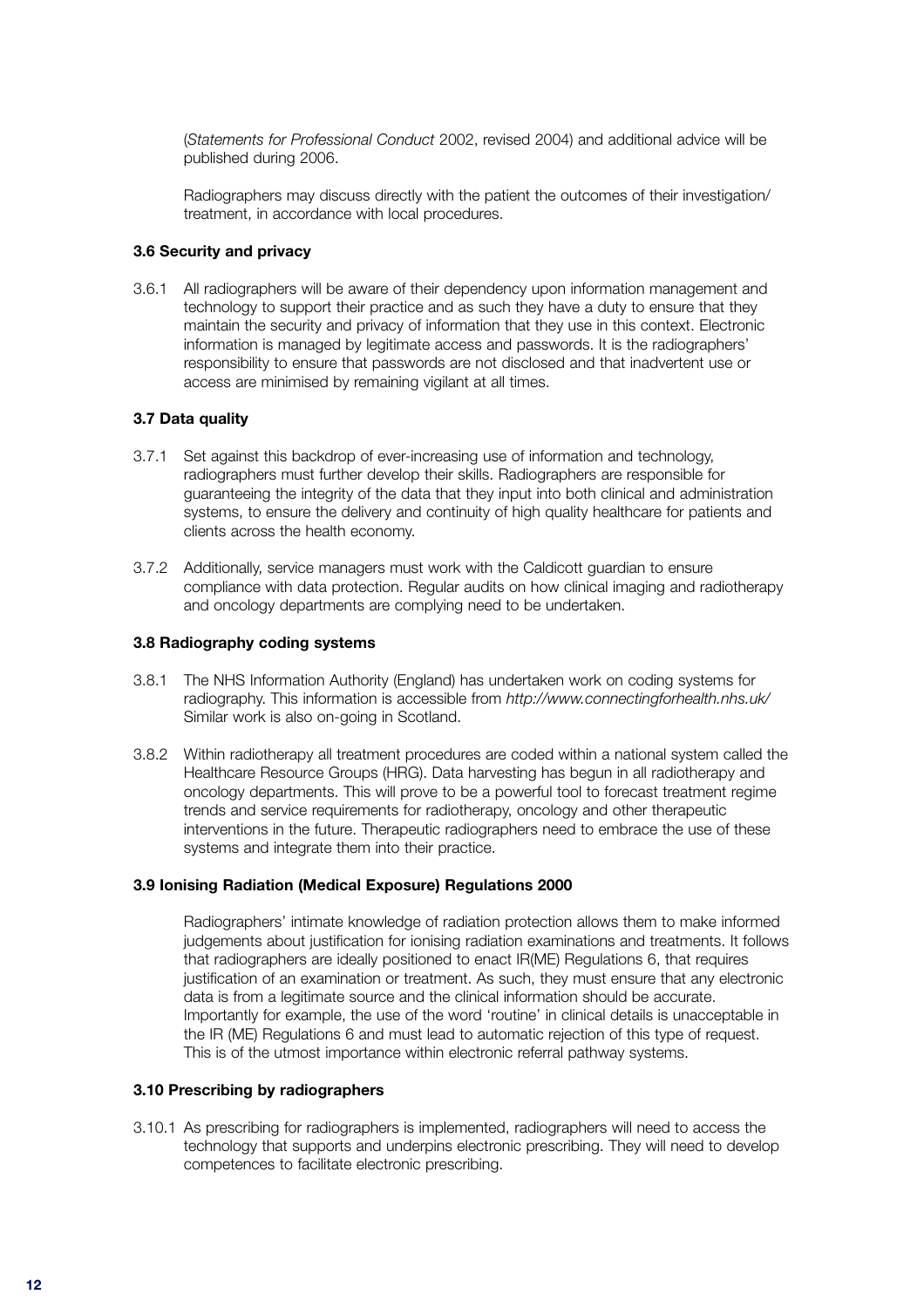## **3.11 Audit**

3.11.1 Radiotherapy departments are subject to annual audit of processes and procedures and so have an environment that is supportive of audit. Clinical governance arrangements for NHS organisations will support further development of audit of the service and radiographers must engage with clinical audit supported by appropriate information systems.

#### **3.12 Use of images for education and training purposes**

- 3.12.1 It is recommended that anonymised images are used for education and teaching purposes, as it is possible to use this type of data with fewer constraints. This said, the difficulty that arises is when patients may be identified due to the uniqueness of their condition or because factors about them are in the public domain. These facts may be viewed together with their images and so their identity is revealed. In such cases explicit consent from the patient must be obtained prior to using their images for education and training purposes.
- 3.12.2 Additionally, patient information disclosed within, for example, a multidisciplinary team (MDT) meeting should be discussed within those confines on a need to know basis that is related to future or on-going care or treatment of the patient only.

#### **3.13 Home computing licences**

- 3.13.1 Lynn Grimes, acting director of business strategy and performance for the NHS Information Authority, stated "training in IT skills is crucial for all NHS staff and will be essential for staff to take advantage of the new IT and information systems being implemented in the NHS".
- 3.13.2 She added: "The availability of low cost home licences for NHS staff is part of the NHS enterprise agreement with Microsoft. This is provided at no additional cost to the NHS and offers NHS staff a great opportunity to make use of the software products they use at work."

#### **3.14 Health informatics: pre-registration education and training programmes**

- 3.14.1 In order to equip the future radiography workforce with the necessary skills to be able to work in an environment that is becoming increasingly dependent upon health informatics and information technology, there needs to be greater emphasis placed upon embedding health informatics into the pre-registration radiography programmes. This should also be replicated within training programmes for assistant practitioners and radiography support workers. This will help ensure that staff have the necessary education and skills to underpin clinical practice and use of modern digital image capture equipment and post processing such as PACS, Digital Radiography (DR) and electronic patient information.
- 3.14.2 Approval processes must ensure that IM&T is embedded within curricular and that employers express the value of skills in IM&T as a first post competence.
- 3.14.3 In the short-term, the SCoR expects educational institutions and healthcare organisations where radiography staff are deployed to move towards ensuring that appropriate education and training is offered to the radiography community to confer competence in IM&T.

#### **3.15 Health informatics: Post graduate education and training programmes**

3.15.1 Post-graduate programmes should have health informatics embedded within modules, with greater access to health informatics-specific modules. However, it is recognised that for current staff some catch-up is needed at the post–registration level in the short to medium term.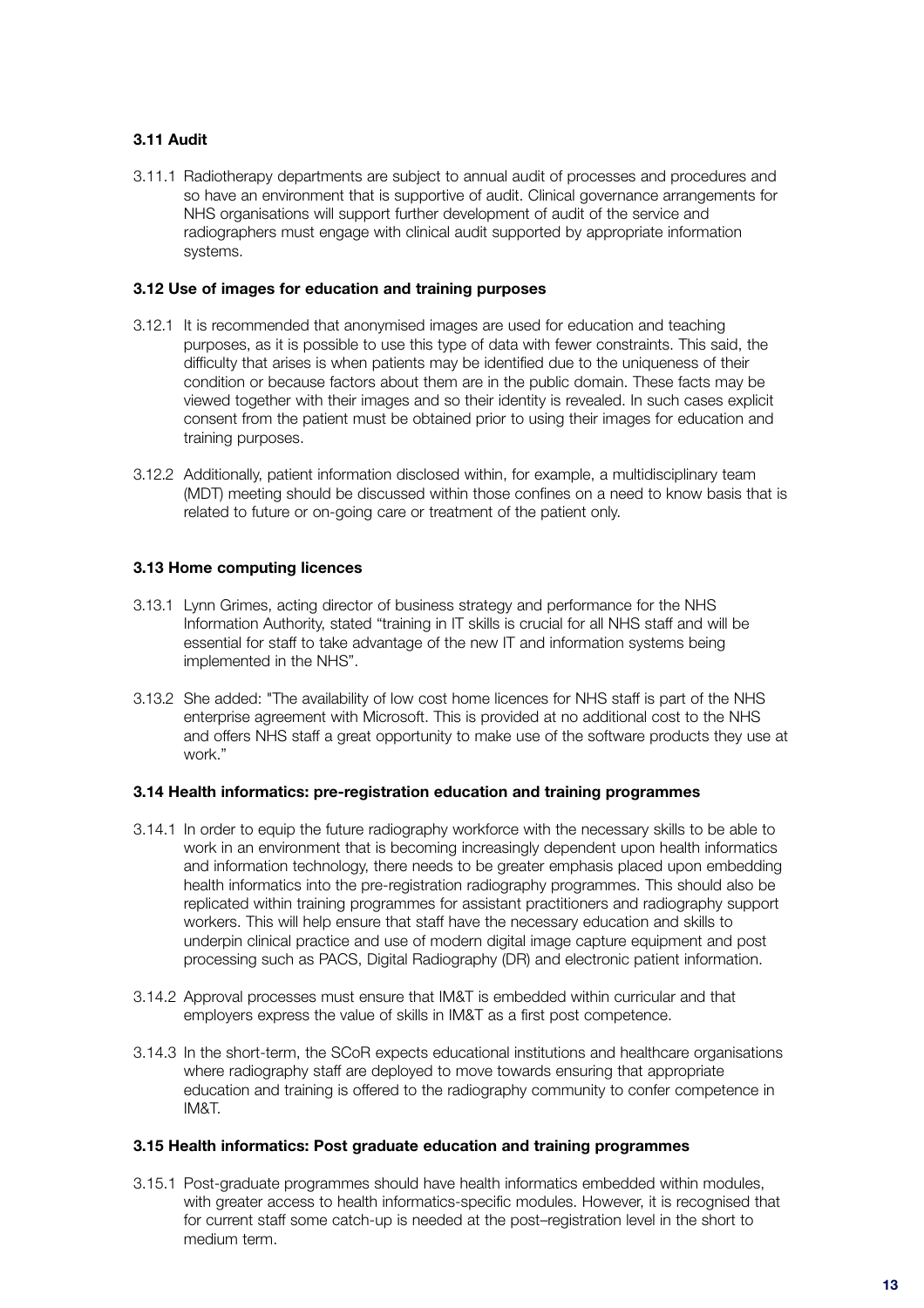3.15.2 Accordingly, the SCoR expects local and national education and training providers to offer courses that support the radiography team in achieving the relevant competences in IM&T for their role. Some guidance is offered in the SCoR's Curriculum Framework for Radiography published in 2003.

### **3.16 European Computer Driving License (ECDL)**

3.16.1 By 2008, the SCoR expects that all pre-registration training programmes should enable students to attain the ECDL. Additionally, by 2007, all radiographers should have attained ECDL and have received other appropriate education and skills to underpin their use of modern digital image capture equipment and post processing such as PACS, DR, computed record and verification systems as appropriate to their role.

#### **3.17 Collaboration between the SCoR and Higher Education Institutions (HEIs)**

3.17.1 Whilst it is recognised that the SCoR has close ties with HEIs and their radiography training programmes, these relationships need to be strengthened in order for the expectations, outlined within this document, to be realised.

#### **3.18 The use of IM&T to enhance research and evidence based practice within the profession**

- 3.18.1 The Department of Health (1998, 2002) stressed the importance of acquiring skills and knowledge in IM&T in supporting the lifelong learning strategy for NHS staff. This would strengthen the development of evidence-based practice for radiographers, by encouraging and facilitating the use of a range of electronic sources to locate and use research evidence of best practice. Clinical Governance requires the demonstration of service improvement, achieved through the use of audit and research to complement clinical experience and judgement. Skills in the location and use of evidence and in data collection are essential in underpinning these aspirations for the service and the profession but, most importantly, they lead to better care.
- 3.18.2 The SCoR provides support for developing research and evidence based skills via its research website page and continuing professional development tool. Both are accessible through *www.sor.org*
- 3.18.3 As part of its commitment to IM&T, the SCoR supports the view that further research should be undertaken to investigate the impact of IM&T on the profession and to investigate the skills and knowledge gap for radiographers if IM&T provision is to be implemented successfully.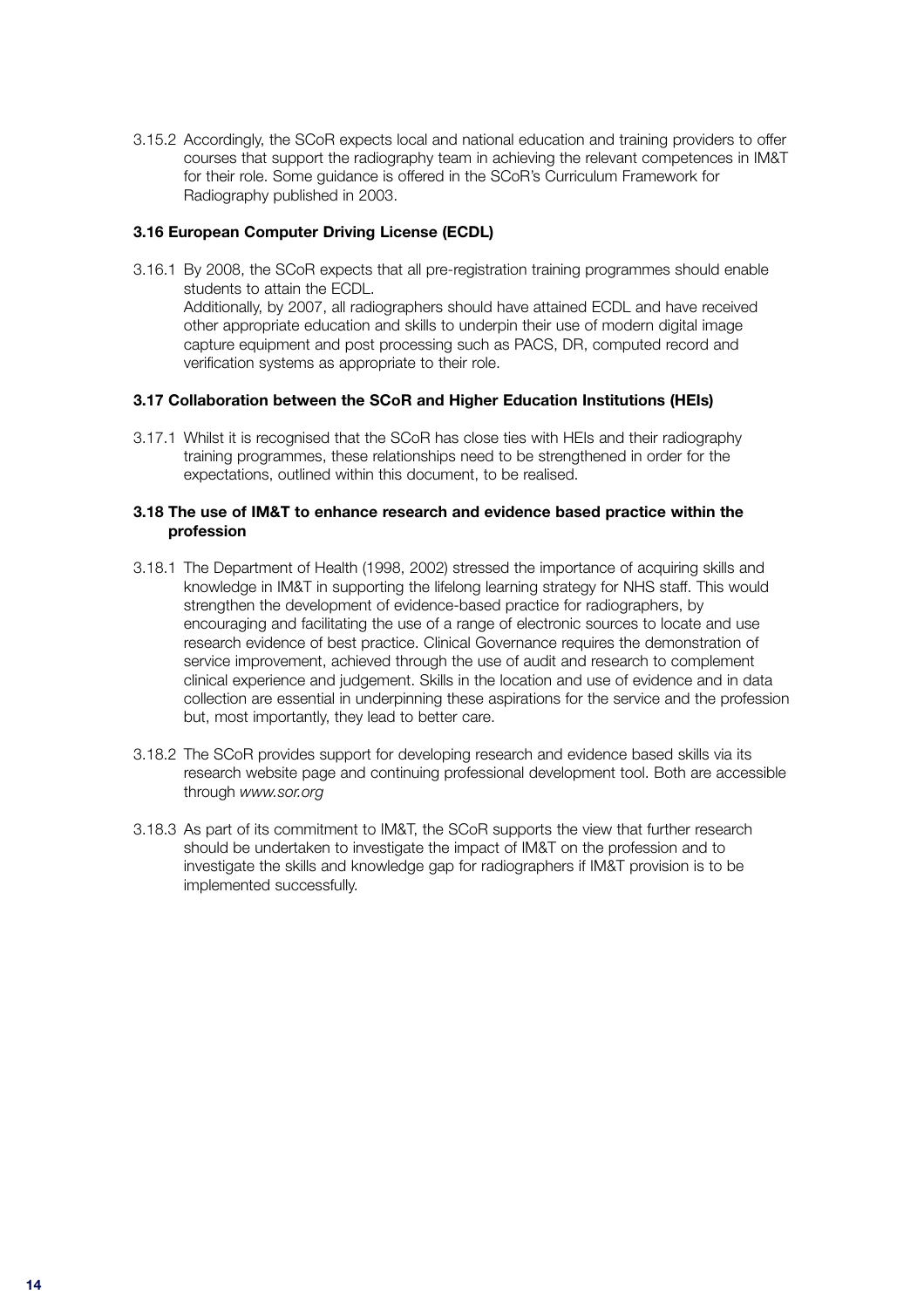## **4.0 The way forward**

### **4.1 Future directions**

4.1.1 The SCoR believes that a comprehensive IM&T skills audit, specific to the radiography profession, should be undertaken to establish a baseline of IM&T competency. This data will assist in future planning for radiographers IM&T needs.

#### **4.2 Provision of IM&T related education and training**

4.2.1 The SCoR recognises the importance of IM&T in radiography and will support this commitment by providing regular, ongoing workshops, seminars and education forums. This will be one of the key responsibilities of the SCoR IM&T Group.

#### **4.3 The profile of IM&T within radiography**

4.3.1 The profile of IM&T in the profession has been boosted in recent years by the inclusion of the subject in the academic programme of UKRC. Radiographers have become more evident at an influential level in Government organisations charged with delivering the ambitious information communication and technology agenda, and, most recently with the appointment of a radiographer to oversee allied health professionals' (AHPs) clinical engagement for England.

#### **4.4 Representation by radiographic staff on IM&T forums**

- 4.4.1 The SCoR holds the view that due to the unprecedented expansion of information technology and the impact that this will have upon Clinical Imaging and Radiotherapy & Oncology Departments, it is vital that radiographers are represented on relevant IM&T committees and other similar forums that exist within the health service.
- 4.4.2 The SCoR, wherever possible, seeks to exert influence on behalf of radiographers in relation to the design, specification and implementation of the clinical IM&T systems they use. Two main approaches are employed: via lobbying at a strategic level with, for example, national policy makers, and by enhancing its links through the IM&T group with other stakeholders in the community.
- 4.4.3 The importance of raising the profile should not be underestimated as radiographers are arguably the AHP group with the greatest daily contact and dependency on IM&T. As such they are well placed to become involved. The SCoR has been approached in the past to nominate individuals to act as AHP representatives to national committees and expects this trend to continue in the future. It is important that these opportunities are capitalised upon to influence manufacturers and suppliers of diagnostic and therapeutic equipment. The SCoR, through its IM&T group, continues to actively explore these opportunities.

### **4.5 IM&T 'champion'**

- 4.5.1 The SCoR will continue to raise the profile of IM&T within radiography and supports and welcomes the national development of a radiographer as the AHP IM&T 'champion' for England. It looks forward to similar roles being developed across the other three countries of the UK, and to the development of local IM&T champions.
- 4.5.2 The SCoR recognises the importance of these developments to the career aspirations of radiographers wishing to develop within this speciality, the interests of the profession as a whole and to the support work undertaken by the IM&T group on behalf of Council.

### **4.6 IM&T Capacity & Demand Data**

4.6.1 The SCoR would welcome the development of information systems that harvest data to assist with planning of services, particularly for diagnostic imaging.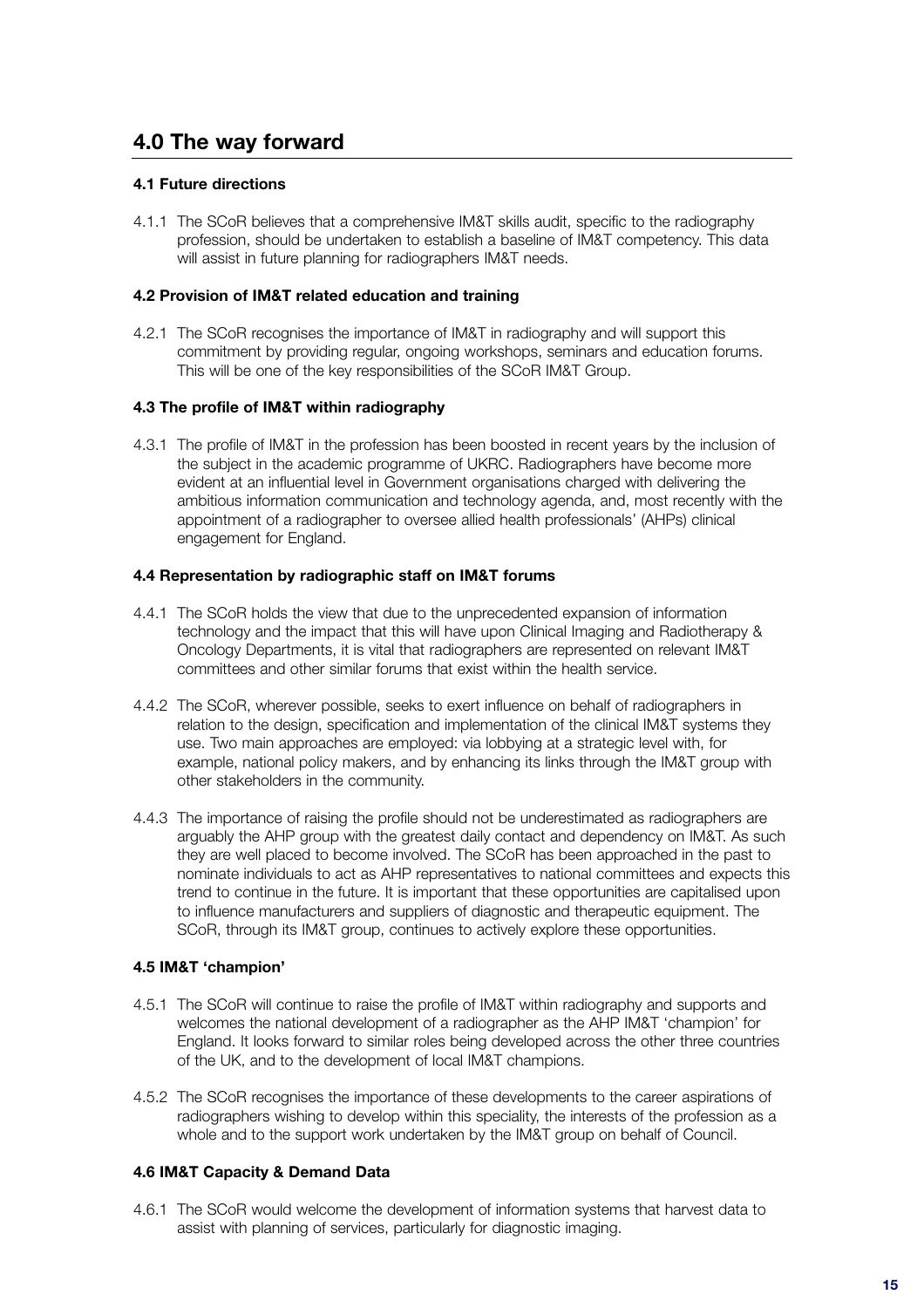## **5.0 Implementation**

5.1 As indicated at various points earlier in this document, there is an expectation that individual radiographers, radiography managers and providers of radiography education, need to embark on a programme of development for preparing existing staff and students to embrace the changes outlined.

### **5.2 To summarise: The SCoR expects**

- Radiographers to grasp developmental opportunities that equip them with the necessary IM&T skills;
- Managers to offer developmental opportunities that ensure all radiography staff are fit for practice, including IM&T fitness;
- Education providers to embed IM&T within curricular and to offer appropriate post qualifying courses to up-skill and maintain competence in this fast moving area of practice.

## **5.3 Additionally, the SCoR will**

- Offer targeted study days as part of its on-going commitment to continuing education and training;
- Publish further guidance on IM&T as and when required.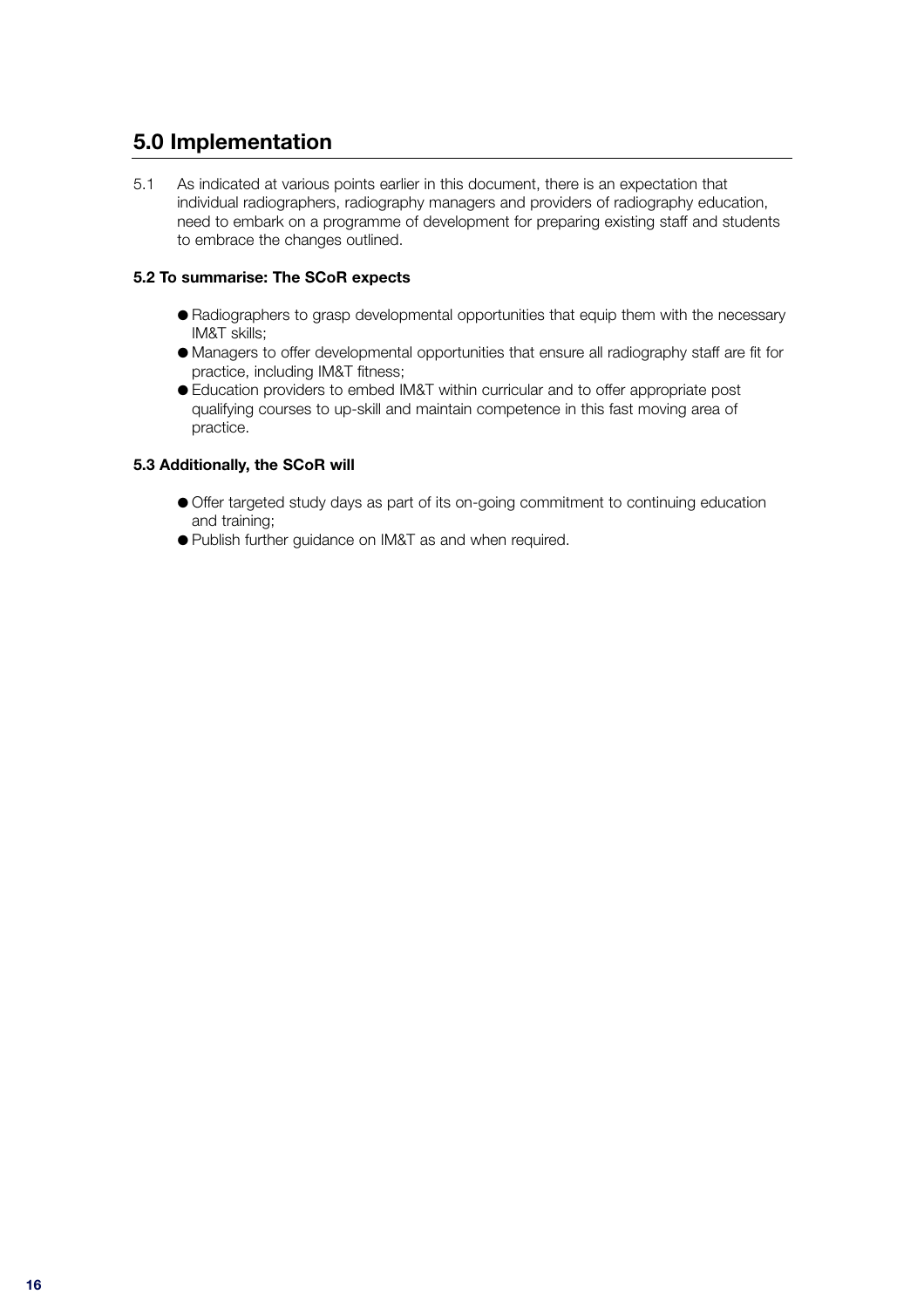## **References and Bibliography**

Audit Commission (2002) *Radiology: Acute Hospital Portfolio*. London: The Audit Commission

Bauman R A & Gell G (2000) 'The Reality of Picture Archiving and Communication Systems (PACS): A Survey.' *Journal of Digital Imaging*. 13(4): 157-169

*Cancer Care in the UK* – Reform (2005) London: Reform

College of Radiographers (2000 revised 2004) *Statements for Professional Conduct* London **SCoR** 

Data Protection Act 1998 London HMSO

Department of Health (1997) *The New NHS: Modern, Dependable*. London: HMSO

Department of Health (1998a) *Information for Health: An Information Strategy for the Modern NHS 1998-2005: A National Strategy for Local Implementation*. London: HMSO

Department of Health (1998b) *National Service Frameworks* (HSC 1998/074). London: HMSO

Department of Health (1998c) *Our Healthier Nation*. London: HMSO

Department of Health (2000a) *The NHS Plan: A Plan for Investment, A Plan for Reform*. London: HMSO

Department of Health (2000b) *The NHS Cancer Plan, A Plan for Investment, A Plan for Reform*. London: HMSO

Department of Health (2000c) *Building the Information Core: Implementing the NHS Plan*. London: HMSO

Department of Health (2001a) *Shifting the Balance of Power within the NHS: Securing Delivery*. London: HMSO

Department of Health (2001b) *IM&T Business case Guidance for five case Model OBC and FBC Consultation*. London: HMSO

Department of Health (2001c) *The Cancer Plan – Making Progress* London DH

Department of Health (2002a) *Delivering the NHS Plan: Next Steps on Investment, Next Steps on Reform*. London: HMSO

Department of Health (2002b) *National Service Framework – Coronary heart disease*. London: **HMSO** 

Department of Health (2002c) *National Service Framework – Older People*. London: HMSO

Department of Health (2002d) *Delivering 21st Century IT Support for the NHS: National Strategic Programm*e. London: HMSO

Department of Health (2003) *Keeping the NHS local: A New Direction of Travel*. London: HMSO

Department of Health, (2004a) *The NHS improvement plan: Putting people at the heart of public services*. London: DH

Department of Health, (2004b) *National standards, local action: Health and social care standards and planning framework 2005/06–2007/08*. London: DH

Department of Health (2004c) *Choosing health: making healthier choices easier (Public health white paper)*. London: DH

Department of Health,(2005). *Supporting people with long term conditions. An NHS and social care model to support local innovation and integration*. London: DH

Health Professions Council (2004) *Standards of conduct, performance and ethics* London: HPC

Kundel H L, Seshadri S B, Langlotz C P, Lanken P N, Horii S C, Nodine C F, Polansky M, Feingold E, Brikman I, Bozzo M, & Redfern R (1996) 'Propective Study of a PACS: Information flow and Clinical Action in a Medical Intensive Care unit.' *Radiology*. 199: 143-149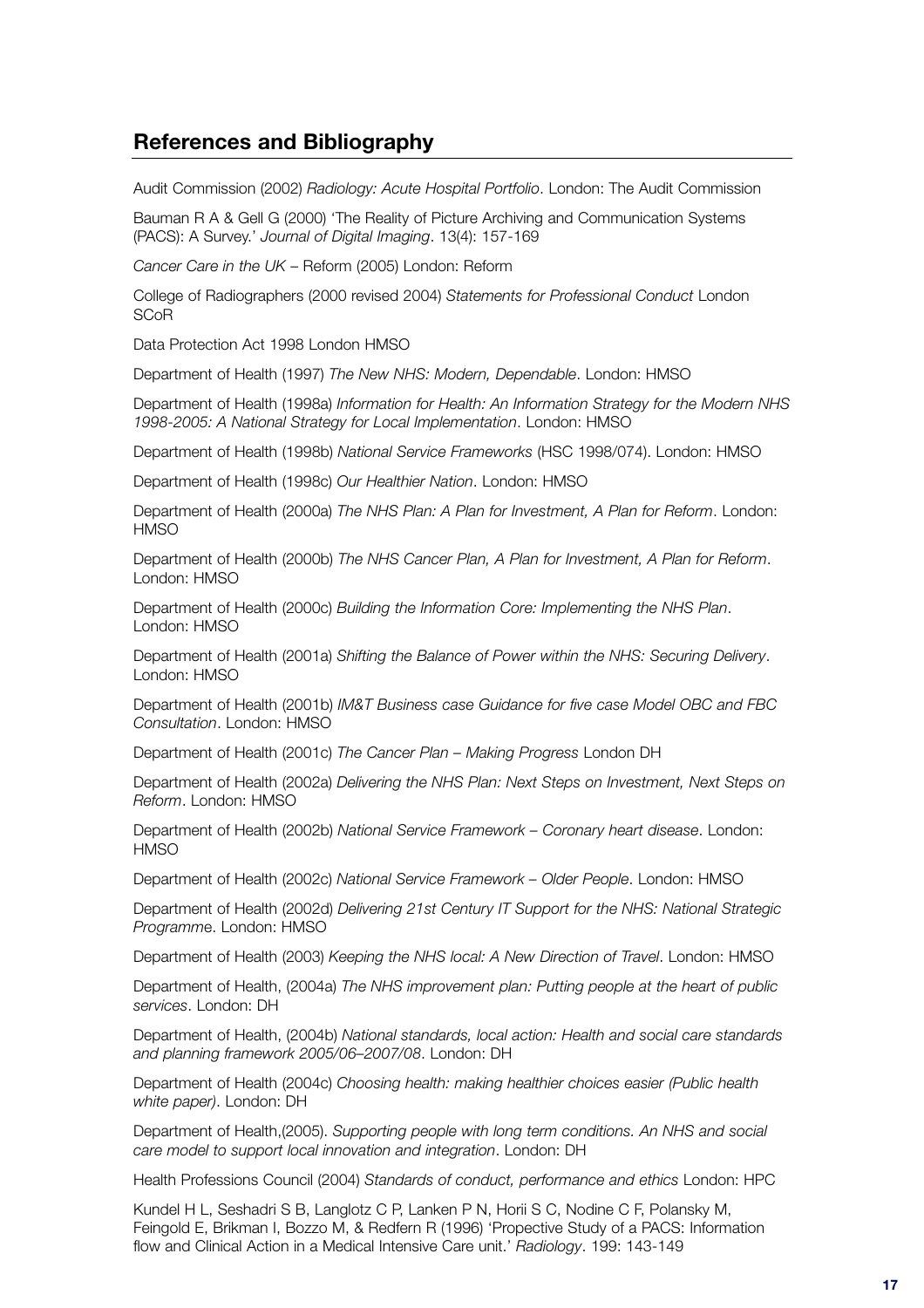National Audit Office (2004) *Tackling Cancer in England: Saving More Lives*. London: National Audit Office

NHSIA (February 1999) *Learning to Manage Health Informatics A theme for Clinical Education* Winchester: NHSIA

NHSIA (2002) *Learning to Manage Health Informatics A theme for Clinical Education Moving Ahead Birmingham*: NHSIA

Pavlicek W, Muhm J R, Collins J M, Zavalkovskiy B, Peter B S, & Hindal M D. (1999) 'Quality-of-Service Improvements From Coupling a Digital Chest Unit with Integrated Speech recognition, Information and Picture Archiving and Communications Systems.' *Journal of Digital Imaging*. 12(4): 191-197

Pilling J (2002) 'Installing PACS in a Large Acute Hospital.' *The British Journal of Healthcare Computing and Information Management*. 19(7): 35-37

Redfern R O, Kundel H L, Polansky M, Langlotz C P, Horii S C, & Lanken P N (2000) 'A Picture Archival and Communication System Shortens Delays in Obtaining Radiographical Information in a Medical Intensive Care Unit.' *Critical Care Medicine*. 28(4) 1006-1013

Reiner B, Siegel E, Protopapas Z, Hooper F, Ghebrekidan H, & Scanion M (1999) 'Impact of Filmless Radiology on Frequency of Clinician Consultations with Radiologists.' *American Journal of Roentgenology*. 173: 1169-1172

Royal College of Radiologists (2000) *Guide to information Technology in Radiology: Teleradiology and PACS*. London: Royal College of Radiologists

Royal College of Radiologists (2002) Clinical Radiology: *A Workforce in Crisis*. London: Royal College of Radiologists;

Siegel E L (1998) 'Economic and Clinical Impact of Filmless Operation in a Multifacility Environment.' J*ournal of Digital Imaging*. 11(4) Suppl. 2: 42-47

Strickland N H (1999) 'Can PACS Make a Radiology Department More Competitive.' *European Journal of Radiology*. 32: 113-115

The Stationery Office (2000) *Ionising Radiation (Medical Exposure) Regulations 2000 , Statutory Instrument* London: The Stationery Office

Wanless D (2002) *Securing our Future Health: Taking a Long-Term View*. London: HMSO

Weatherburn G C & Bryan S (1999) 'the Effect of a Picture Archiving and Communications System (PACS) on Patient Radiation Doses for Examination of the Lateral Lumber Spine.' *The British Journal of Radiology*. 72: 534-545

Weatherburn G C, Bryan S, & West M (1999) 'A Comparison of Image Reject Rates When Film, Hard Copy Computed Radiography and Soft Copy Images on Picture Archiving and Communications Systems (PACS) workstations.' *British Journal of Radiolog*y. 72: 653-660

Weatherburn G C, Bryan S, & Davies J G (2000) 'Comparison of Doses for Portable Examinations of the Chest When Film and CR are Used: Results of a Randomised Controlled Trial.' *Radiology*. 217 (3): 707-712

Weatherburn G C (2001) 'PACS for the Hospital as a Whole.' *Rad Magazine*. 27(310) 33-34

#### Electronic references

*http://www.canceruk.net/index.htm*

*http://www.connectingforhealth.nhs.uk/*

*http://www.dhsspsni.gov.uk/publications/2002/report\_for\_consultation.pdf*

*http://www.show.scot.nhs.uk/ehealth/*

*http://www.wales.gov.uk/healthplanonline/workinggroups/content/ihc-strategy-e.pdf*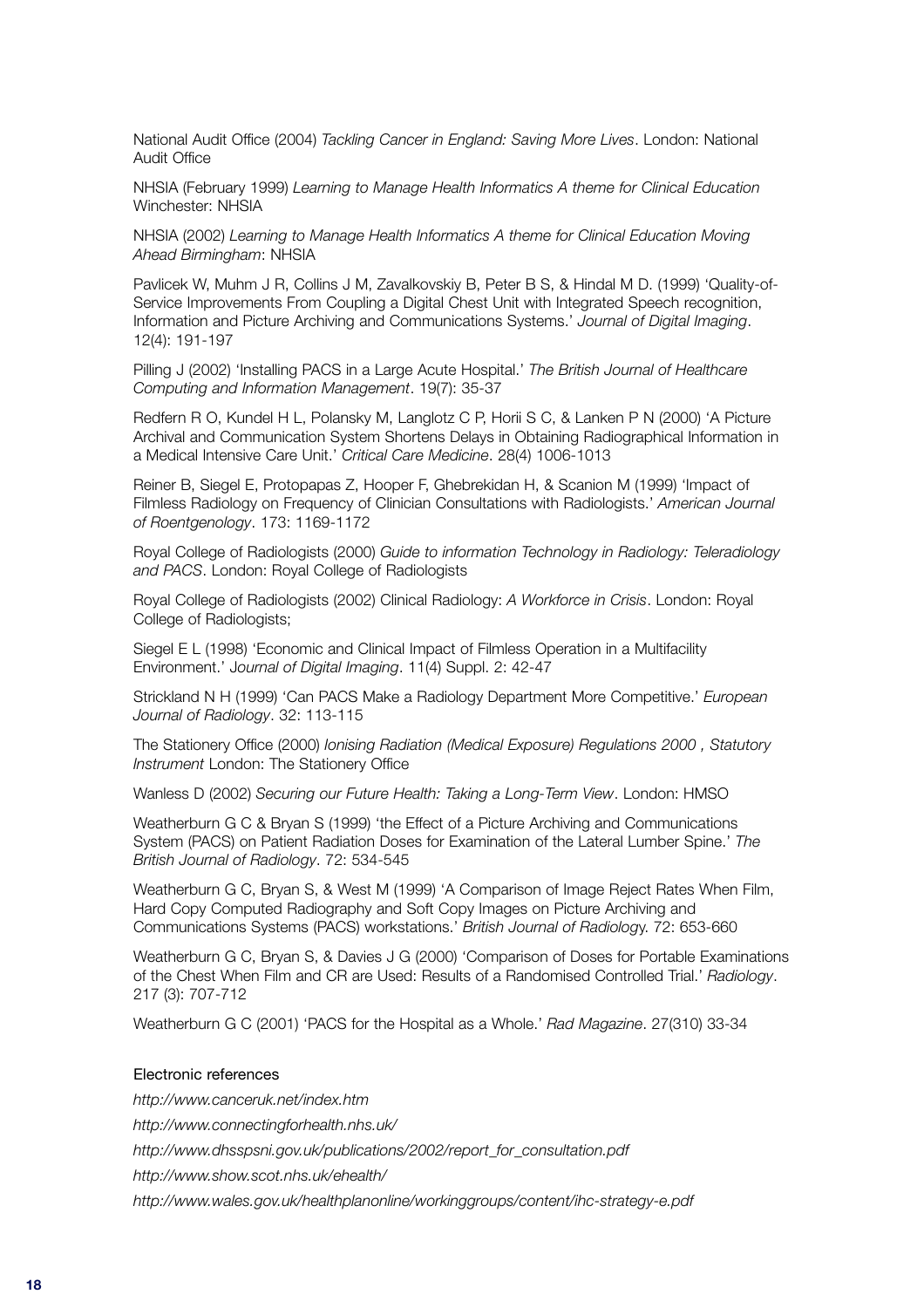